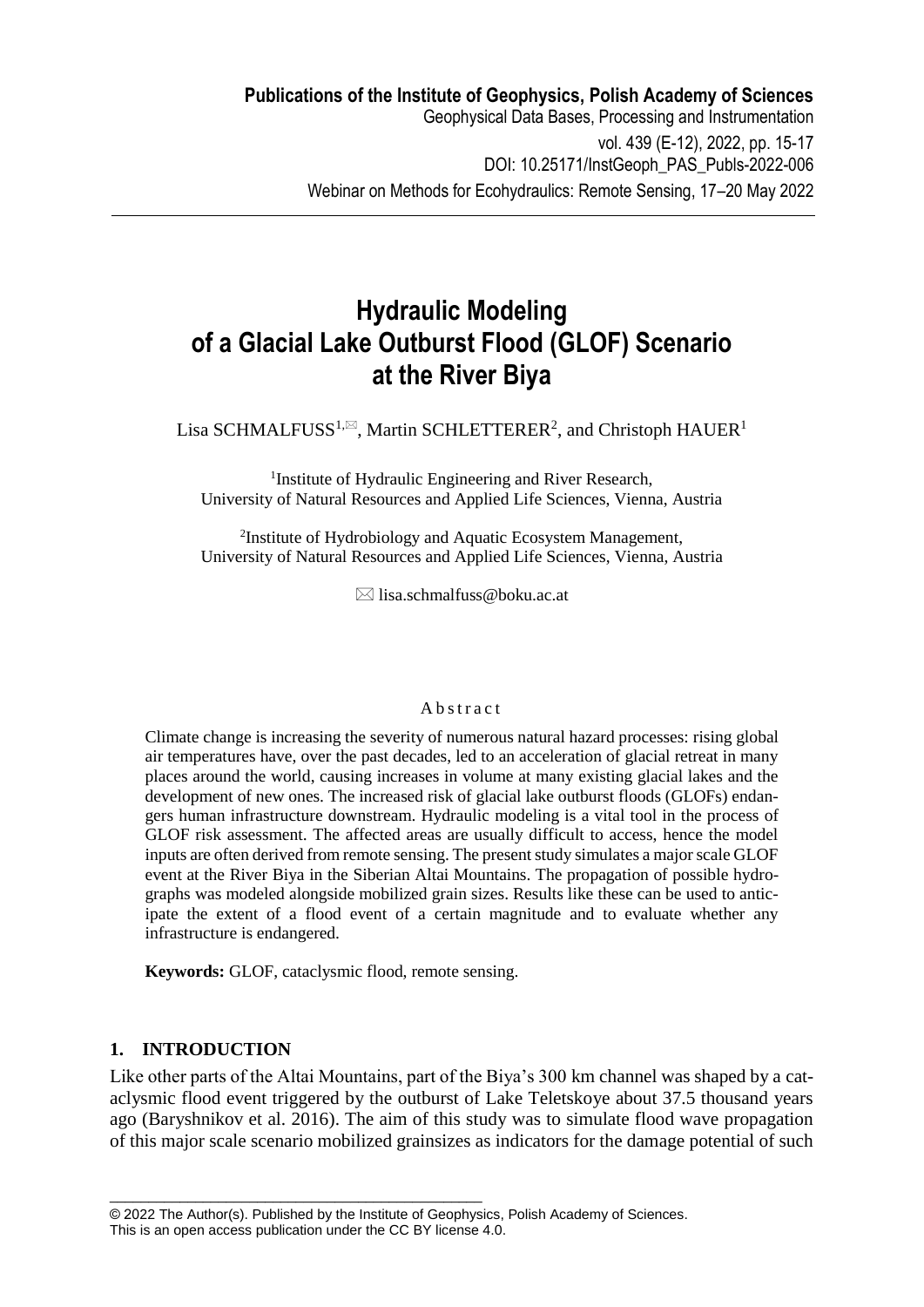an event. The river geometry was generated from modern day ASTER GDEM (v3) and is used as a basis for hydraulic modeling (HECRAS 5.0.7) of the reconstructed GLOF scenario.

# **2. RESULTS AND DISCUSSION**

The simulated GLOF hydrograph was designed as a symmetric linear rise/fall hydrograph (Watson et al. 2015) with a peak of 2 Mio  $m^3s^{-1}$  and a duration of the rising stage of 7 h to approximate the estimated total release volume of around 49 km<sup>3</sup> of the event (main scenario, Section 2.1). Flood wave propagation was modeled for nine additional scenarios (see Section 2.2).

### **2.1 Modeling results of the 'main scenario' (inflow peak: 2 Mio m³s–1 )**

Figure 1A shows the spatiotemporal development of the modeled GLOF-wave. The white dashed lines illustrate the difference between the inflow (peak:  $2 \text{ Mio } \text{m}^3 \text{s}^{-1}$ ) and outflow (peak:  $1.03 \text{ m}^3\text{s}^{-1}$ ) hydrograph. There are clear retention effects, mainly between rkm 120 and 230.

The critical diameter  $(D_{50})$  for sediment movement of coarse materials (Fig. 1B: upper Biya) was estimated using depth and velocity information from the HEC-RAS simulations based on the approach described by Van Rijn (2019). Figure 1B gives an impression of the force of the simulated GLOF events that is particularly strong within the narrowest, steepest section in the beginning of the upper Biya, where the simulated flood wave has the potential to mobilize rocks of diameters higher than 15 m.



Fig. 1. Modeling results of the performed GLOF simulations.

#### **2.2 Other results**

In total, simulations for ten hydrographs were performed. These hydrographs differ from each other regarding peak discharge and duration. They were designed, to represent comparable scenarios regarding total release volume approximating the described GLOF scenario. While the peak of the moderate simulation scenario (0.3 Mio  $m<sup>3</sup>s<sup>-1</sup>$ ) was only reduced by 12%, the simulated peak reduction of the most extreme scenario  $(3 \text{ Mio m}^3 \text{s}^{-1})$  amounted to 61% (Table 1).